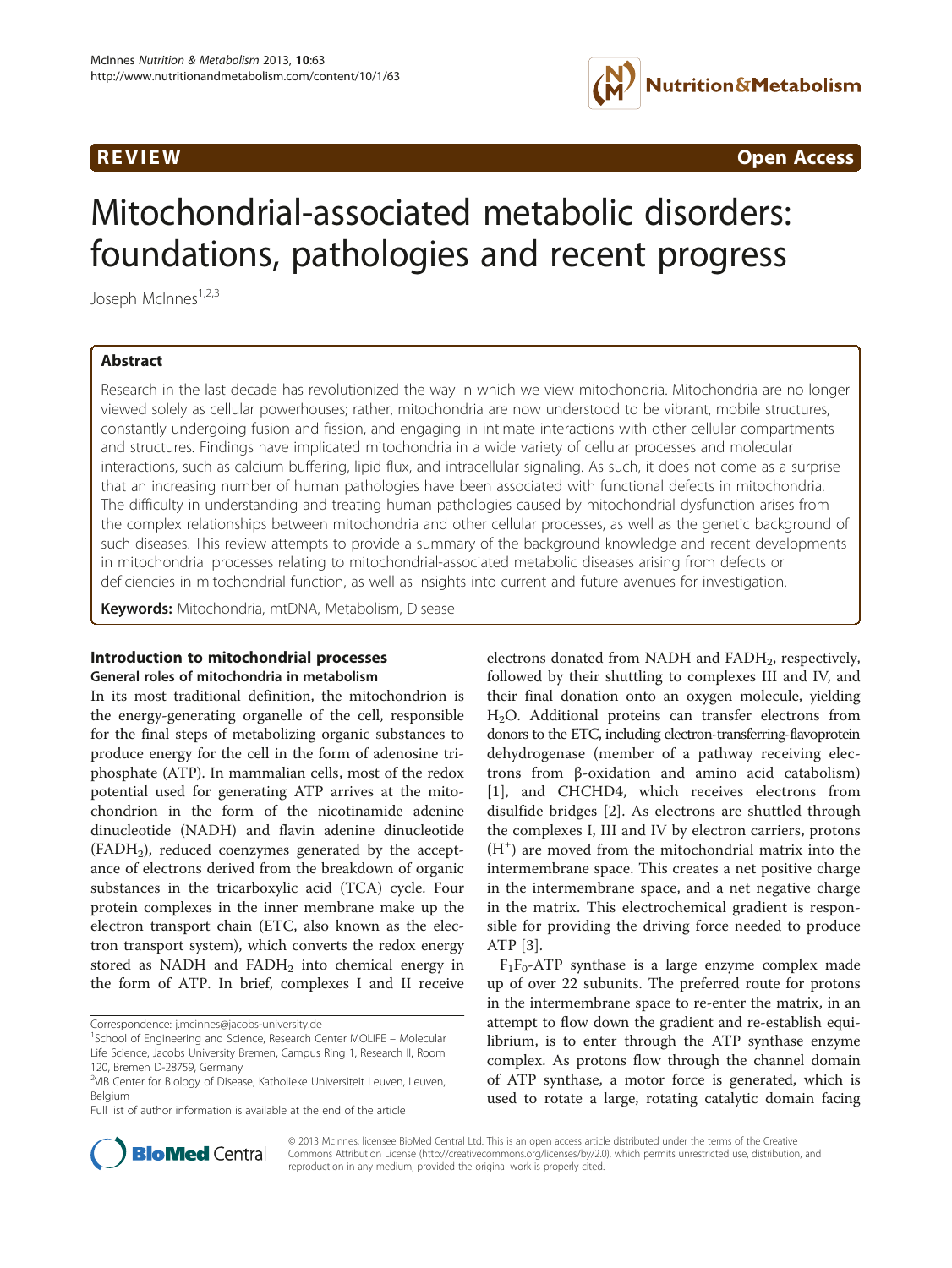the matrix, which couples adenosine diphosphate (ADP) to an inorganic phosphate moiety  $(P_i)$  to yield ATP  $[4]$  $[4]$  $[4]$ . Experiments using purified enzymes from cows and yeast revealed that the number of protons required by ATP synthase to make a single ATP molecule is almost twice as high for lower eukaryotes as it is for animals [[5\]](#page-10-0). Thus, the production of ATP by the ATP synthase enzyme has significantly increased in efficiency during the evolution of multicellular organisms from early eukaryotic ancestors.

Mitochondria most readily produce ATP by the oxidation of NADH and FADH<sub>2</sub> yielded from the breakdown of sugars such as glucose. In mammals, however, a second energy source comes from the degradation of fatty acids, some of which are liberated from lipid reserves, for example in adipocytes. Fatty acids, which are often found in chains as CoA-esters, are first transported across the outer mitochondrial membrane by palmitoyl transferase I, resulting in translocation to the intermembrane space and transformation into an acyl-carnitine form. Subsequently, acyl-carnitines are translocated across the inner mitochondrial membrane by cartinine acyl translocase. Once in the matrix, acyl-carnitines are converted back to their original acyl-CoA form by palmitoyl transferase II, which can be oxidized to yield energy [\[6](#page-10-0)]. β-Oxidation is catalyzed by four matrix-localized enzymes, and results in the acyl-CoA entering the citric acid cycle to yield NADH and  $FADH<sub>2</sub>$ , which are utilized by the ETC for ATP production [[7\]](#page-10-0). In humans, β-oxidation is a major energy source, and defects in this process, or in the ETC in general, can lead to ATP deficiency, as explored further below (Table 1).

# The mitochondrial life cycle: fusion, fission, and autophagy

Mitochondria cannot be synthesized de novo, and thus new mitochondria must arise from existing mitochondria. Similar to a cell growing before division, a mitochondrion elongates and increases in volume before septation, which results in two physically separate mitochondria (Figure [1\)](#page-2-0). This process is termed mitochondrial fission. Notably, mitochondria also have the ability to fuse together, joining membranes and compartments to yield a single larger mitochondrion. Mitochondrial fusion and fission occur throughout the life cycle of the cell, meaning that at any time point, mitochondria are in a dynamic flux between fusion and fission. It is believed that this balance of fusion and fission gives rise to the diverse mitochondrial sizes and structures visible when observing mitochondrial morphology [[8\]](#page-10-0).

Table 1 Common mutations in genes or gene groups resulting in mitochondrial-associated metabolic diseases

| Gene(s)                       | Location      | Product                                              | <b>Function</b>                                                                                                                        | Phenotype                                                                                                                                    | <b>Associated</b><br>diseases                                           |
|-------------------------------|---------------|------------------------------------------------------|----------------------------------------------------------------------------------------------------------------------------------------|----------------------------------------------------------------------------------------------------------------------------------------------|-------------------------------------------------------------------------|
| COQ2, COQ9,<br>PDSS1/2, ADCK3 | Nuclear       | Coenzyme Q <sub>10</sub> (CoQ)                       | Required for synthesis of CoQ;<br>CoO is an essential electron<br>shuttle, acts as antioxidant,<br>cofactor of pyrimidine<br>synthesis | Decreased ETC activity;<br>Skeletal muscle breakdown                                                                                         | CoQ deficiency                                                          |
| ETC subunits                  | Mitochondrial | Mitochondrial respiratory<br>complex subunits        | Oxidative phosphorylation                                                                                                              | Respiratory complex deficiency                                                                                                               | Mitochondrial<br>myopathy;<br>Lactic acidosis;<br>MFI AS<br>(complex I) |
| <b>ETFDH</b>                  | Nuclear       | Electron-transferring-<br>flavoprotein dehydrogenase | Required for delivering<br>electrons to complex III;<br>derived from fatty acid and<br>amino acid oxidation                            | Accumulation of toxic<br>intermediates from fatty acid and<br>amino acid oxidation; Decreased<br>ETC efficiency                              | Symptoms of<br>glutaric<br>acidemia type 2                              |
| POLG, POLG2                   | Nuclear       | Mitochondrial DNA<br>polymerase gamma                | mtDNA replication                                                                                                                      | mtDNA depletion                                                                                                                              | mtDNA<br>depletion<br>syndrome;<br>Symptoms of<br><b>MNGIE</b>          |
| 12S rRNA,<br>16S rRNA         |               | Mitochondrial Mitochondrial ribosomal RNAs           | Required for synthesis of<br>mtDNA-encoded proteins                                                                                    | Respiratory complex deficiency                                                                                                               | Mitochondrial<br>myopathy;<br>Lactic acidosis                           |
| tRNAs                         |               | Mitochondrial Mitochondrial transfer RNAs            | Required for synthesis of<br>mtDNA-encoded proteins                                                                                    | Respiratory complex deficiency                                                                                                               | Mitochondrial<br>myopathy;<br>Lactic acidosis;<br><b>MELAS</b>          |
| <b>TYMP</b>                   | Nuclear       | Thymidine phosphorylase                              | Required for processing<br>thymidine and deoxyuridine<br>into thymine and uracil                                                       | Accumulation of thymidine and<br>deoxyuridine; Imbalance in<br>mitochondrial (d)NTP pool;<br>Impaired mtDNA replication and<br>transcription | <b>MNGIF</b>                                                            |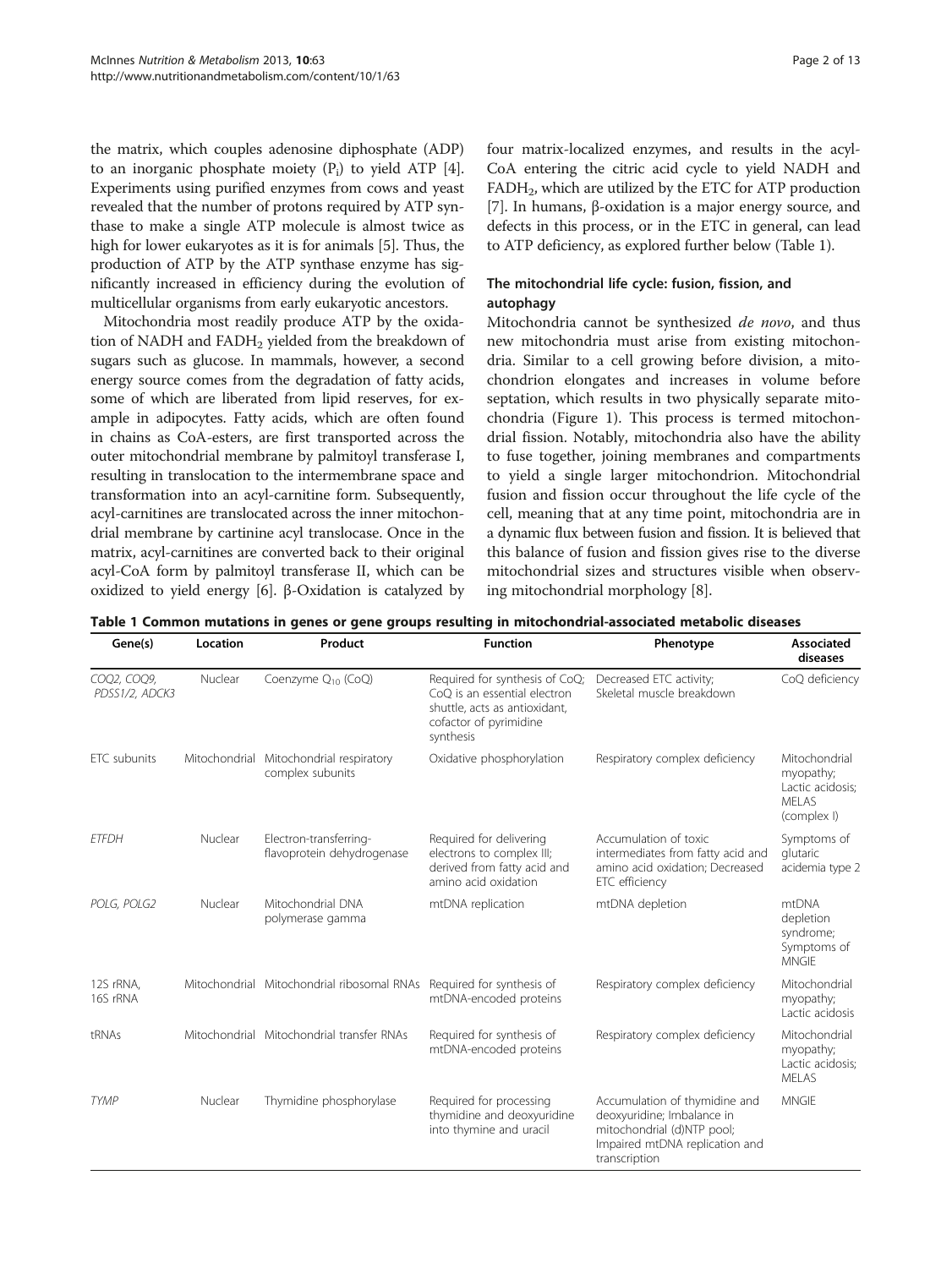<span id="page-2-0"></span>

Proteins essential for mitochondrial fusion have been relatively well described, including the GTPases Mfn1, Mfn2 and OPA1. The mitofusins Mfn1 and Mfn2, along with a dynamin-related GTPase OPA1, are three proteins required for mitochondrial fusion in mammals. Mitofusins localize to the outer mitochondrial membrane, where they facilitate outer membrane fusion, while OPA1 localizes to the inner membrane, where it facilitates inner membrane fusion. Mfn1 and Mfn2 are required to be on both mitochondria for fusion to occur, while OPA1 present on only one of the two mitochondria is sufficient for inner membrane fusion [\[9\]](#page-10-0). As the two mitochondrial objects approach each other, the inner and outer mitochondrial membranes fuse simultaneously, preventing contents of the matrix and intermembrane space from mixing, and thereby maintaining mitochondrial function.

The opposite process of mitochondrial fusion is fission, whereby one mitochondrion divides and results in two physically distinct mitochondria. In contrast to fusion, the key players in mitochondrial fission require more investigation, as the current picture is incomplete. Most recent evidence implicates the dynamin-related Drp1 protein to play the central role in mitochondrial fission, by the use of a GTPase domain to catalyze a membrane-pinching action similar to the mechanism of vesicle endocytosis [[10](#page-10-0)]. Interestingly, Drp1 localizes to the cytosol, suggesting the presence of a mitochondrial membrane-bound receptor to recruit Drp1. Despite initial reports that the Fis1 protein plays the role of a Drp1 receptor [[11\]](#page-10-0), most recent evidence suggests the Mff protein plays this role, and has been shown to be essential for Drp1 recruitment [\[12](#page-10-0)]. Most recently, the picture of mitochondrial fission has become even more complex with the finding that the mitochondrial interactions with the endoplasmic reticulum (ER) plays a role in the recruitment of Drp1 to Mff receptors, and possibly provides a mechanical force to facilitate fission [[13](#page-10-0)]. This finding adds to the growing list of processes that are mediated by mitochondria-ER interactions (see below).

It is known that the function of the dynamin-related GTPases involved in mitochondrial fission work similarly to those involved in other membrane-restricting processes, such as the fission of peroxisomes. However, exactly which proteins play key roles in this process, as well as how and when they are recruited and regulated, as well as their interaction at mitochondria-ER contact sites, remains a large feat for future research. Additionally, deficiencies or mutations in any of the players in mitochondrial fusion or fission are implicated in severe pathologies. For example, it has been shown that a mutation in OPA1, required for mitochondrial fusion, leads to deficits in mitochondrial respiration and ultimately death in retinal ganglion cells, resulting in blindness [[14\]](#page-10-0).

Mitochondrial fission is not only important for the division of mitochondria; it is also used as a mitochondrial waste disposal system, which is crucial for maintaining mitochondrial respiration. Throughout its lifetime, a mitochondrion can accumulate damage and debris, characterized by excessive amounts of reactive oxygen species (ROS) and dysfunctional proteins, often leading to uncoupled electron transport chains. One way mitochondria can dispose of such molecular debris is by segregating that part of the mitochondrion by fission, followed by its recruitment into an autophagosome for mitophagy [[15](#page-10-0)].

Mechanisms for mitophagy in mammals have been highly conserved from yeast, and are believed to be a vital mechanism for preventing metabolic disease in humans [[16](#page-10-0),[17](#page-10-0)]. Upon loss of membrane potential, the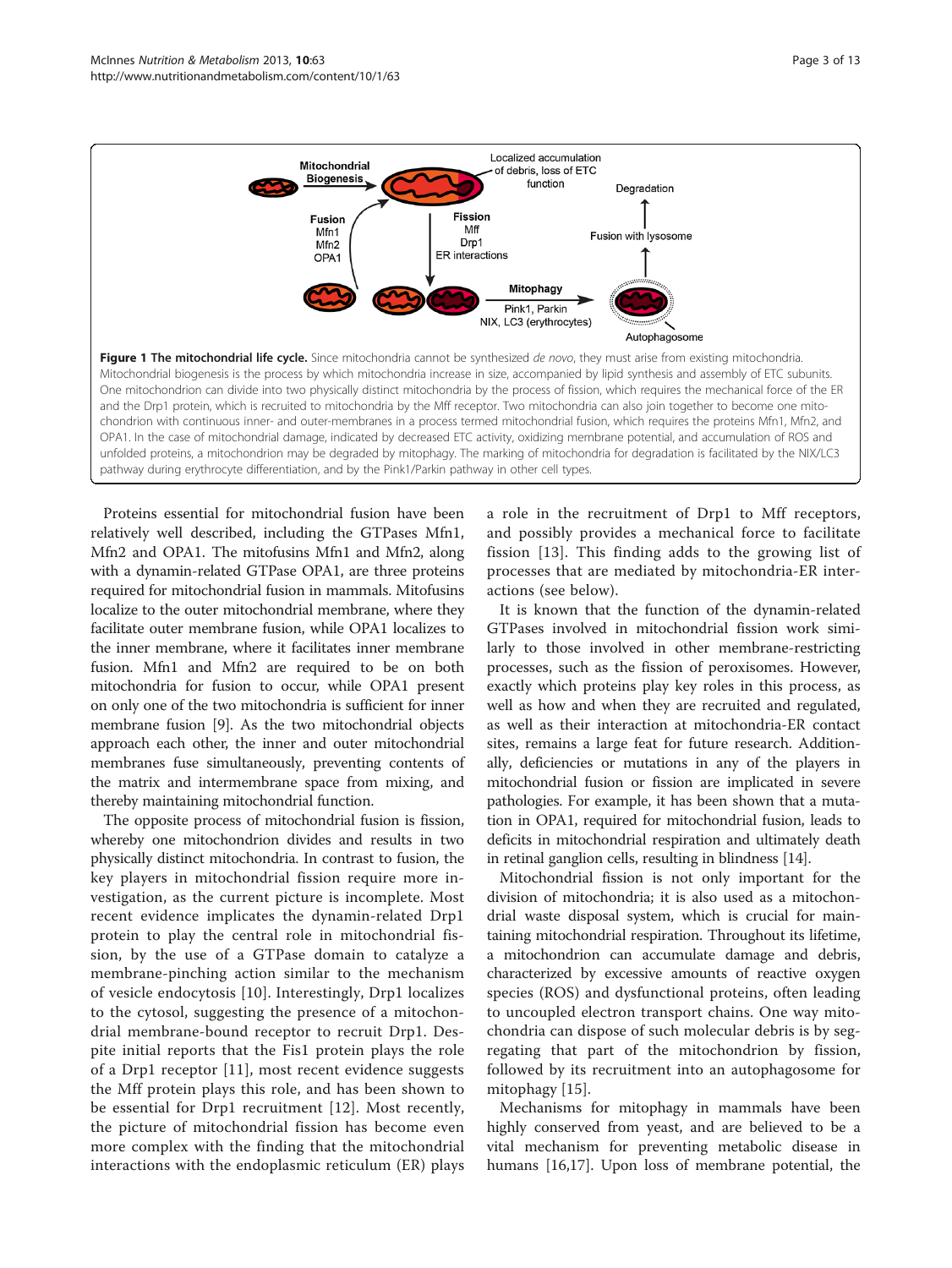Pink1 protein marks mitochondria for degradation by recruiting the ubiquitin ligase Parkin, which creates ubiquitin tags on the mitochondrion, marking it for degradation and recruiting an autophagosomal membrane to the mitochondrion [\[18\]](#page-10-0). Eventually, the autophagosome will fuse with a lysosome, at which point its contents will be degraded and recycled. This process has been well understood in red blood cells, which utilize a similar pathway for the depletion of mitochondria during the maturation of reticulocytes into erythrocytes [[19\]](#page-10-0). During erythrocyte maturation, the NIX protein attaches to mitochondria and recruits the LC3 protein, which is bound to an autophagosomal membrane to encircle the mitochondrion for degradation [[16\]](#page-10-0).

Finally, defects in mitophagy have been linked to human pathologies associated with metabolism such as ageing, cancer, neurodegenerative disease, and tissue injury and repair [\[17,20](#page-10-0)]. Additionally, mitophagy now appears to be one pathway to suppress mitochondrial DNA (mtDNA) mutations [\[21](#page-10-0)]. Growing evidence provides more linkages between mitophagy and a number of cellular functions and pathologies [[22](#page-10-0)], highlighting the importance of further investigating mitophagy in the context of metabolic disease.

#### Maintenance of mtDNA is critical for metabolic function

Though mitochondria are estimated to have entered host cells some 2 billion years ago, the integration of mtDNA elements into the nuclear genome appears to be an ongoing process [\[23\]](#page-10-0). Mitochondria contain, on average, 2–10 mtDNA molecules, depending on their state within the fusion-fission cycle [\[24](#page-10-0)]. Because human mtDNA lacks mutation-suppressing elements such as intron sequences, it is estimated that mtDNA has a 10-fold higher accumulation of mutations than nuclear DNA [[25\]](#page-10-0). Moreover, the small size of mtDNA molecules (approximately 16.5 kb in humans) increases the frequency of primary mutations in mtDNA sequence, which may result in ETC deficiencies and thus lead to impaired mitochondrial function. Mechanisms regulating the upkeep of mtDNA are therefore of paramount importance in maintaining mitochondrial fitness and preventing disease [[26,27\]](#page-10-0).

Damage to mtDNA is, in large part, caused by ROS generated within the mitochondrion. Considering the relatively high local concentration of ROS and the significant impact of mutations in mtDNA, this is a dangerous combination. Though the mitochondrion contains no DNA maintenance machinery of its own, it was discovered that many nuclear-encoded proteins involved in DNA maintenance and repair are also targeted to mitochondria [[28\]](#page-10-0). The best characterized DNA repair mechanism in mitochondria is base excision repair, whereby a damaged (improperly paired) base is excised, the gap is filled, and the new base is ligated onto the recipient nucleotide [\[29](#page-11-0)]. Additionally, nuclear proteins required for nucleotide excision repair in the nucleus also localize to mitochondria upon dysfunction, hinting that this pathway may exist in mitochondria [[30](#page-11-0)].

Another problem the mitochondrion must circumvent is single- or double-strand DNA breaks, caused by ROS-induced sugar damage, or by the failure of topoisomerases to relieve torsional stress following transcription. Single-strand DNA breaks recruit enzymes common to base excision repair to repair the damaged 5′ and 3′ nucleotides, along with the tyrosyl-DNA phosphodiesterase 1 (TDP1) protein, which repairs breaks originating during DNA replication, at which time most singlestrand breaks occur [[31\]](#page-11-0). Double-stranded breaks in nuclear DNA are extremely deleterious to the cell, and therefore the nucleus has developed three pathways to repair such breaks in nuclear DNA, including endjoining and homologous recombination [\[28\]](#page-10-0). Preliminary evidence has suggested that these repair pathways may also function in mitochondria [\[32,33](#page-11-0)]. Finally, mitochondria have the ability to repair insertion-deletion loops, arising from base-base mismatches, by a mismatch repair pathway [\[34](#page-11-0)].

When the mitochondrion is unable to repair mtDNA damage, the mitochondrion may segregate damaged mtDNA into a region of the mitochondrion which, following fission, will immediately decrease in respiratory activity and will be targeted for mitophagy, destroying the damaged mtDNA molecules within [[16](#page-10-0)]. As an extreme and rare last alternative, excessive amounts of mutated and/or unrepaired mtDNA may trigger apoptosis of the entire cell [[35\]](#page-11-0). As a functional system, mechanisms for mtDNA maintenance and repair thus play a critical role in maintaining mitochondrial fitness.

#### Mitochondrial metabolism varies among tissues

Like differentiated cells, mitochondria are specialized to perform specific functions within tissues. For example, mitochondria in the liver are primarily biosynthetic, while in the heart mitochondria are primarily ATP generating. The co-evolution of mitochondria within tissues has led to the development of mechanisms for nuclearencoded proteins to control many mitochondrial functions, greatly contributing to metabolic homeostasis in humans [\[36](#page-11-0)]. Though evidence strongly supports the nucleus controlling many of the mitochondrion's activities, the mechanisms behind many putative pathways remain undefined. Some nuclear-encoded proteins, such as mitochondrial transmembrane carrier proteins for glutamate and  $ATP-Mg/P_i$  exchange, have been found to vary among species and tissues, often coinciding with the specialized function of that particular cell type [\[37\]](#page-11-0). Another identified modification is the hyper-phosphorylation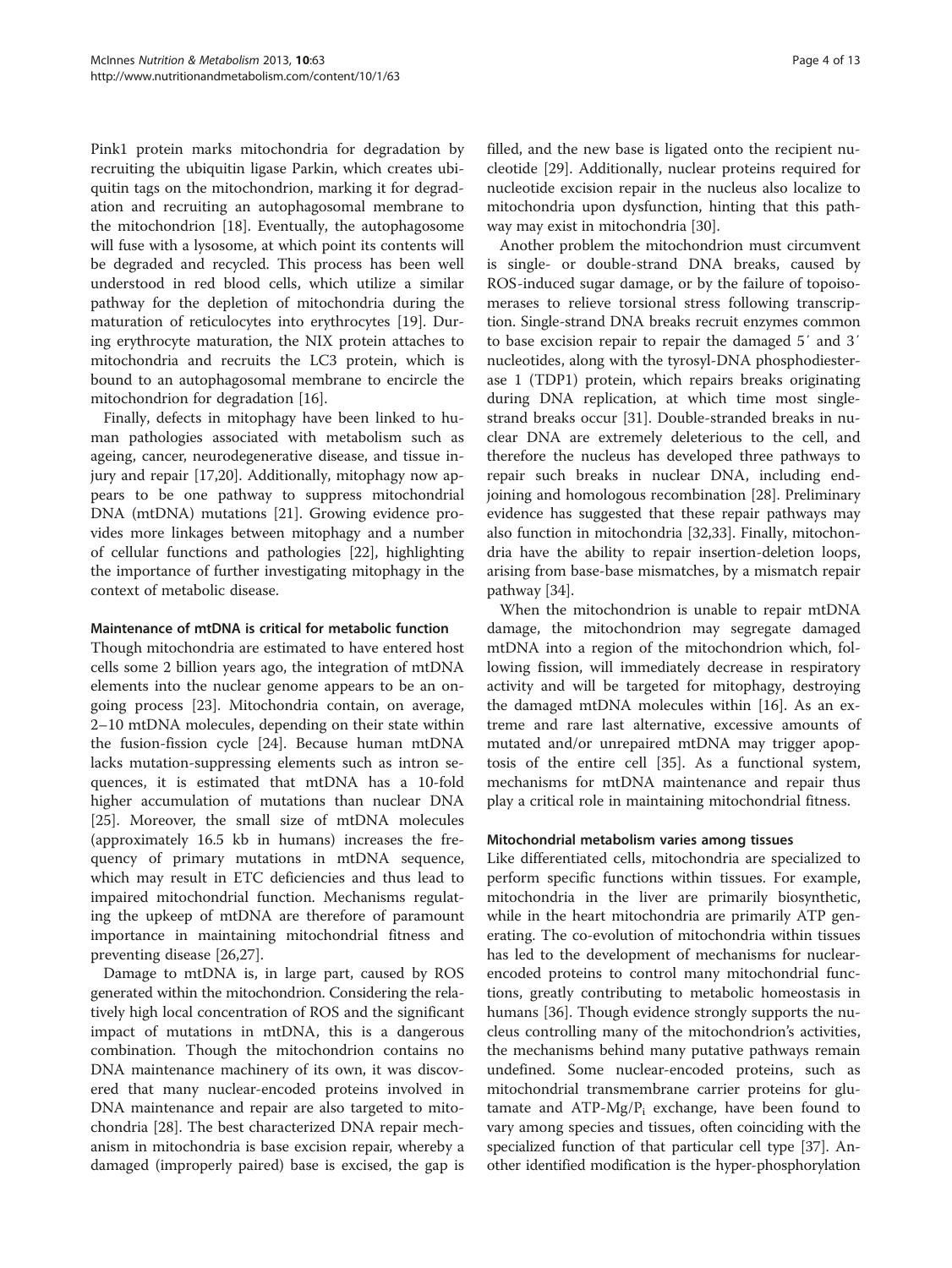of proteins comprising mitochondrial respiratory complexes in cardiac muscle cells, which stimulates ETC activity and thereby ATP production [[38](#page-11-0)]. Additionally, the differential or tissue-specific expression of proteins such as transporters or gene regulatory proteins is one way in which mitochondria of different cell types can be specialized.

Within tissues, mitochondria also participate in signaling by calcium buffering. One of the most important physiological roles of mitochondria, aside from ATP production, is the storage of calcium  $(Ca^{2+})$  ions. Calcium ions enter mitochondria by a calcium ion uniporter, where they are sequestered. The speed and mechanism by which calcium ions are released from mitochondria back into the cytosol are highly variable among mitochondria of different tissue types [[39\]](#page-11-0). Since very small (nanomolar) fluctuations in cytosolic calcium ion concentration have the ability to influence signaling pathways, and thereby alter the cell's physiology, the sequestration of calcium ions within mitochondria provides an important control over intracellular signaling. As discussed above, increased mitochondrial calcium levels also stimulate ATP synthesis, and thus there is a direct link between calcium sequestration within mitochondria and mitochondrial respiratory activity at the level of the ETC.

#### ER-mitochondria interactions mediate cellular processes

Mitochondria and ER are not stand-alone, independently functioning organelles. Rather, their close interaction is crucial for a number of processes including mitochondrial fission, calcium buffering, lipid flux, and organelle inheritance (Figure 2A) [\[40,41](#page-11-0)]. Mitochondria and ER exchange a number of lipids, some which contribute to mitochondrial membrane elongation, and others which are chemically modified in the mitochondrion and then translocated back to the ER [\[42\]](#page-11-0). Dysfunctions in lipid flux are also a hallmark of several cardiovascular diseases which are also closely linked to deficits in ETC activity, and thus further identifying elements involved in ERmitochondrial lipid exchange is of great interest [[41,43](#page-11-0)].

Perhaps one of the most important functions of ERmitochondria contact sites is the regulation of mitochondrial fission. It is thought that the ER encircles mitochondria, providing an initial constriction before the Drp1 protein provides the mechanical force to carry out fission [[12,13,](#page-10-0)[44\]](#page-11-0). It may also be that the ER regulates the recruitment of proteins required for fission, such as Drp1, to mitochondria from the cytosol. Research in recent years has greatly increased our understanding of the physical and functional relationship between the ER and mitochondria, and the next focus will be to further investigate the molecular mechanisms facilitating these interactions, how these interactions may be altered in mitochondrial-associated diseases.



Figure 2 ER and mitochondria interact intimately to perform cellular functions. (A) ER-mitochondria contact sites mediate a variety of processes. ER-mitochondria contact sites are sites of lipid and calcium exchange, used for modifying membrane lipids and sequestering calcium ions for modulating mitochondrial function as targets of intracellular signaling cascades. Such contact sites are also thought to be regulators of mitochondrial fission in a recent hypothesis that holds that ER extensions aid in the recruitment of Mff and Drp1 to mitochondria, and furthermore provide mechanical force for fission. Additionally, recent findings show that the ER and mitochondria are inherited in a co-dependent manner in yeast, facilitated by the Mmr1 protein, which binds mitochondria to cortical ER sheets in the yeast bud tip. (B) In response to an external stimulus indicating cellular stress, calcium ions sequestered in the ER lumen are released into the cytosol by the transmembrane inositol 1,4,5-triphosphate receptor protein. Released calcium ions then enter ER-tethered mitochondria by an unknown transmembrane calcium channel located in the outer mitochondrial membrane, followed by translocation into the mitochondrial matrix by the mitochondrial calcium uniporter. The targets of calcium ions in the matrix primarily include energy-producing processes, but can also lead to apoptosis in cases of severe cellular stress.

In addition to lipid flux, ER-mitochondria contact sites are crucial for calcium buffering between the two organelles. Early studies showed that increased calcium efflux from the ER directly resulted in increased mitochondrial calcium levels, thereby establishing that ER and mitochondria can exchange calcium ions in a regulated fashion (Figure 2B) [[45](#page-11-0)]. Mitochondria and ER both sequester calcium ions, which can later be released into the cytosol, thereby activating calcium-dependent signaling pathways involved in a multitude of processes [[46\]](#page-11-0). As discussed above, mitochondria are not only storage organelles for calcium ions, but are also targets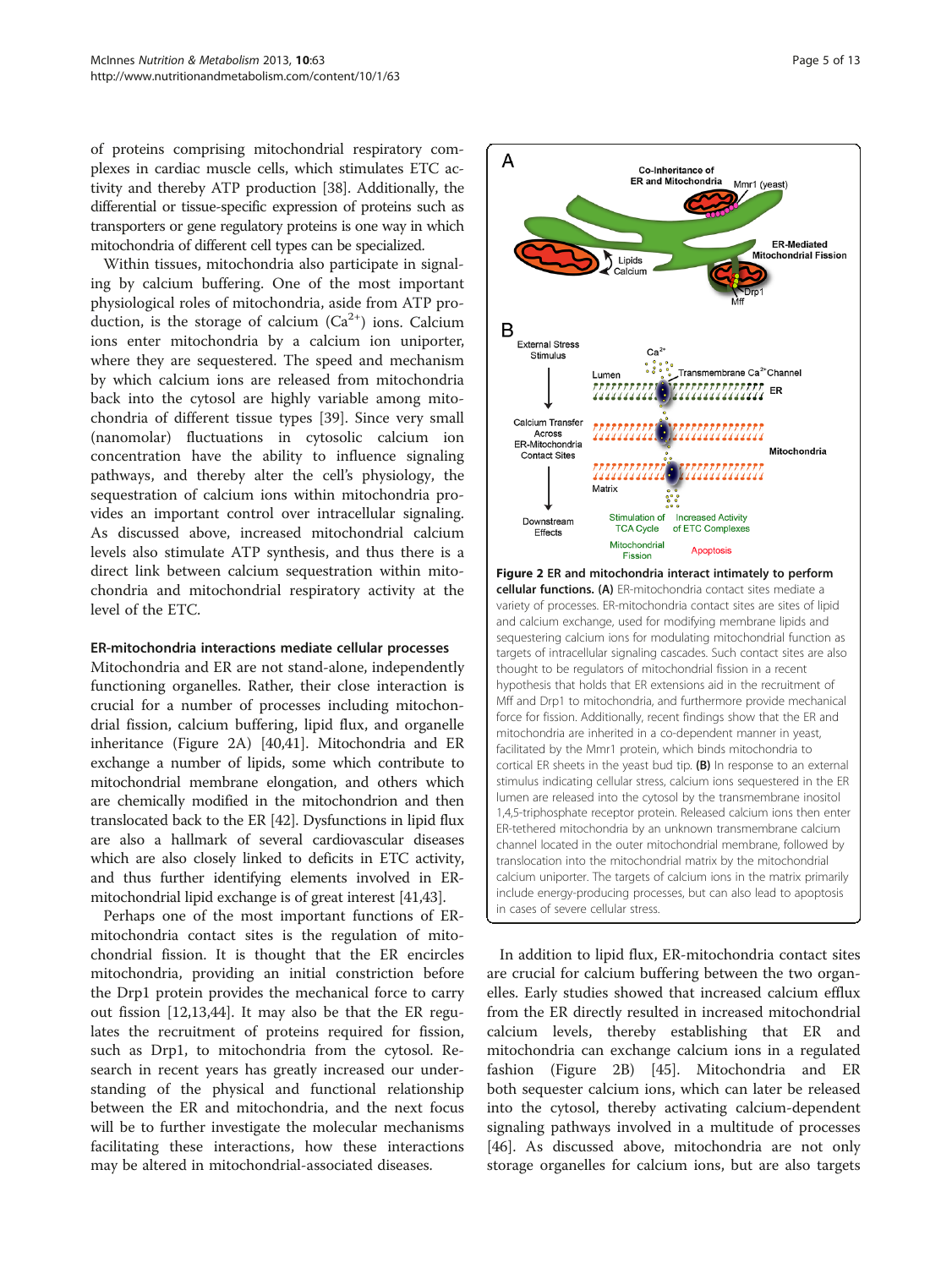of calcium ions, working as signals to regulate the mitochondrion's metabolic activity and other processes [[47,48\]](#page-11-0). It is thought that a key function of calcium exchange is to activate calcium-dependent mitochondrial processes, such as the TCA cycle, made possible by the high concentration of calcium ions in the ER in contrast to the cytosol. Another likely function is that mitochondria and ER can co-regulate calcium ion release for cellular signaling, especially when a high concentration of calcium is required, such as the activation of the apoptotic cascade [\[49,50\]](#page-11-0). Fluctuations in calcium concentration is also an activator of mitochondrial fission at ER-mitochondria contact sites, thus necessitating a nearby calcium source [[8](#page-10-0),[41](#page-11-0)].

In summary, interactions between mitochondria and the ER have been implicated in almost all mitochondrial processes, further adding to the complexity of mitochondrial function in health and in pathogenesis. These key processes, described here, are likely working in concert with one another to synergistically regulate mitochondrial and ER function. Most importantly, calcium buffering at ER-mitochondria contact sites directly influences ETC activity, and thereby influences mitochondrial respiration.

#### Diet and nutrition influence mitochondrial processes

Diet and nutrition have the ability to influence mitochondrial function, and in turn the effects of mitochondrial-associated diseases. As discussed, energy sources provided by diet include carbohydrates and fats. Carbohydrates are broken down by the glycolysis pathway and TCA cycle to yield reduced NADH and  $FADH<sub>2</sub>$ , which are shuttled to the ETC for ATP production. Fats, on the other hand, are broken down by β-oxidation to yield reduced NADH and FADH $_2$ , as well as acetyl-CoA, which will enter the TCA cycle. Additionally, in the liver and kidneys, ketone bodies are produced as a byproduct of fatty acid β-oxidation. Ketone bodies are high-energy compounds, which can be transported via the blood to other tissues, where they are processed and enter the TCA cycle [\[6,7\]](#page-10-0). Ketone bodies thus have the ability to serve as an alternative energy source for tissues in situations of impaired glucose oxidation.

Though clinical data investigating how diet influences mitochondrial function is currently quite limited, one well studied diet associated with influencing mitochondrial function is the ketogenic diet. The ketogenic diet is a diet rich in fat and low in carbohydrates, designed to stimulate ketone body biogenesis by replacing carbohydrates with fats as a primary energy source. As discussed below, many mitochondrial pathologies arise from defects in mitochondrial metabolism. In some cases of disease, mutations affect proteins required for glucose oxidation (also causing ETC inhibition), leading to the inability of glucose to serve as a primary carbon source. In these cases, the use of a ketogenic diet in patients has been reported to be an effective therapy for treating impaired glucose oxidation, since stimulating fatty acid oxidation in mitochondria bypasses the glucose oxidation pathway and provides a glucose-independent energy source [[51\]](#page-11-0). In this type of therapy, ketone bodies can serve as an energy-providing source in cases where the processing of carbohydrates becomes compromised. In one well studied example, a ketogenic diet has been successful in treating epilepsy, a symptom of mitochondrial ETC defects in hippocampal neurons [\[51](#page-11-0)].

Most studies investigating how diet modulates mitochondrial function have been performed in rodent, fly and cell line models harboring wild-type mtDNA, or mtDNA carrying mutations associated with known metabolic diseases. In laboratory models, ketone bodies have been shown to promote the replication and translation of wild-type mtDNA in conditions of heteroplasmy, in which a cell or individual harbors both wild-type and mutated mtDNA copies [\[52](#page-11-0)]. In a mouse model of a mitochondrial myopathy, it was shown that a ketogenic diet positively affects mitochondrial function and partially relieves some effects of mitochondrial myopathies [[53\]](#page-11-0). More recently, some laboratory studies have focused on how diet composition in terms of protein, fat and carbohydrate amounts influence mitochondrial function. For example, in a Drosophila model of impaired ETC function, a high carbohydrate to protein ratio triggered the appearance of mitochondrial defects [[54\]](#page-11-0). Therefore, there is some evidence that alterations in diet may have the ability to alleviate certain mitochondrial phenotypes in disease patients.

Despite a growing number of clinical and laboratory examples of diet's effect on mitochondrial function, little is known about how this effect is brought about from a biochemical basis. However, further study into how diet influences mitochondrial function is likely to be very fruitful for developing novel therapies. As discussed below, nearly all mutations and defects associated with mitochondrial pathologies result in decreased activity of ETC complexes. Currently, in order to treat these diseases, researchers and clinicians must first identify the individual mutations and proteins involved in the pathology before attempting to design a therapy, which will only be useful for treating that specific form of disease. In contrast, diet appears to be able to directly influence mitochondrial metabolism, and therefore may have the ability to alleviate or suppress metabolic defects associated with mitochondrial pathologies. Therefore, by developing a diet regiment which increases metabolic function in cases of defects in mitochondrial function, one single diet plan may have the ability to treat a wide range of mitochondrial pathologies.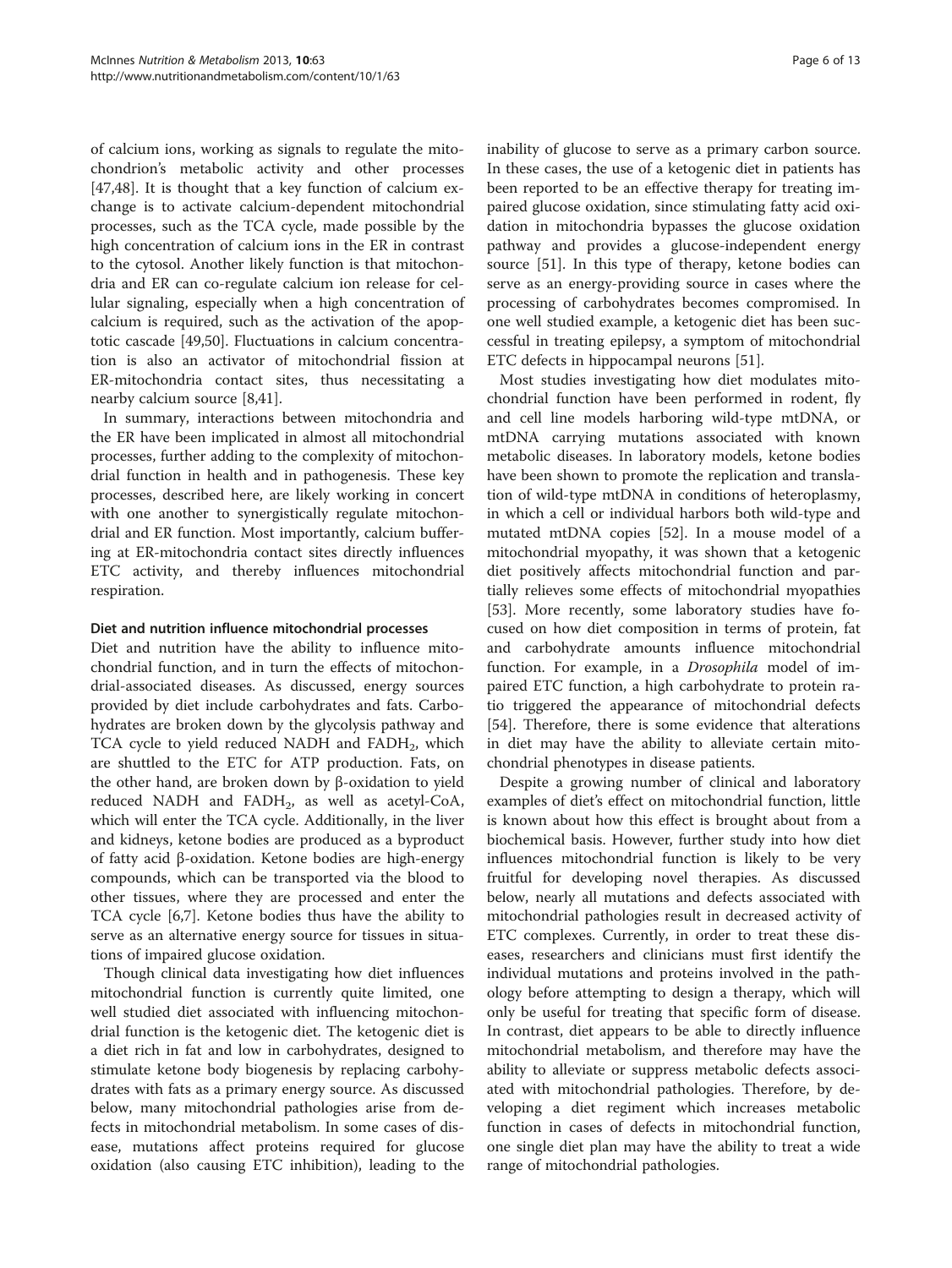# Diseases associated with functional or genetic mitochondrial defects

# Mitochondrial myopathy

Mitochondrial myopathy (also: mitochondrial encephalomyopathy) is a disease in which mitochondria within muscle fibers exhibit defects in function and dynamics, leading to weakness of the muscle and accumulation of mitochondria within the fiber, giving rise to the characteristic "ragged red" fibers seen upon Gömöri trichrome staining. Some patients experience mitochondrial myopathy as constant muscle weakness, while others only experience weakness upon more intense exercise, and in some forms is accompanied by other more intense symptoms, such as epilepsy [\[55](#page-11-0)]. Mitochondrial myopathies most commonly arise from mtDNA mutations leading to defects in oxidative phosphorylation, and thereby ATP production, in muscle fibers. The mtDNA mutations causing myopathies are most frequently either large-scale deletions or point mutations in genes encoding tRNAs, rRNAs, or proteins (Figure 3) [[56\]](#page-11-0). In most cases, only a portion of mtDNA molecules within mitochondria carries the responsible mutations, while other copies are non-mutated [[57\]](#page-11-0). Additionally, mutations in gene products associated with maintaining proper mitochondrial dynamics lead to disturbances in mitochondrial biogenesis and fusion, resulting in the

accumulation of mitochondria within fibers and the "ragged red" phenotype.

Mitochondrial myopathies are difficult to detect, as clinical symptoms of mitochondrial disorders often present with many other effects, such as liver failure, stroke-like symptoms, diabetes or other symptoms. Thus, it is difficult to estimate the actual number of patients with mitochondrial myopathy, and what portion of these cases is inherited or sporadic. However, it is estimated that approximately 12.48 per 100,000 individuals are affected by mitochondrial disorders or are at risk to develop such a disorder, and a significant portion of these are expected to present symptoms of mitochondrial myopathies [[58\]](#page-11-0). Some therapies to treat mitochondrial myopathies have been clinically investigated, such as the incorporation of satellite cells carrying wild-type mtDNA into myocytes during wound healing [[56](#page-11-0)], or the transplantation of embryonic myocytes containing wild-type mtDNA in an attempt to decrease mutant copy number [[59\]](#page-11-0). Other treatment possibilities, such as switching to a ketogenic diet to suppress the effects of myopathies, are currently being investigated [[53\]](#page-11-0). Despite these attempts, there remains today no clinical treatment for mitochondrial myopathies. Because mitochondrial myopathies affect nearly every organ system, the characterization and treatment of myopathies remains

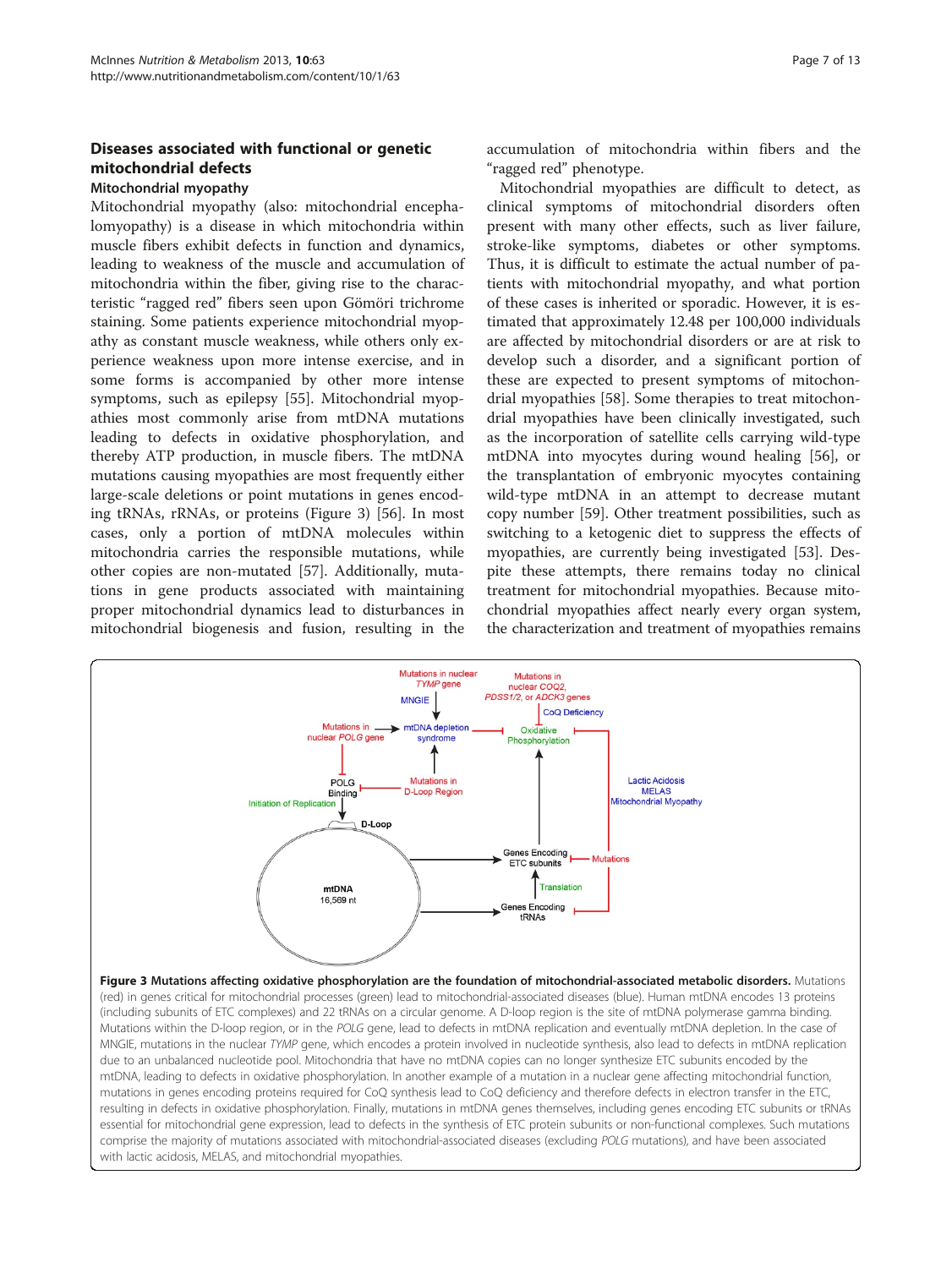a priority in treating mitochondrial-associated disorders [[60](#page-11-0)]. As described below, mutations in a wide variety of genes, all of which directly or indirectly affect mitochondrial respiratory function, often lead to myopathy-like symptoms, characterized by muscle weakness and dysfunction in a wide variety of organs, such as the heart, kidneys, and intestine.

#### Chronic lactic acidosis

Mutations in genes encoding mitochondrial proteins required for the assembly and function of ETC complexes, as well as the use of certain prescription drugs and other physiological stress conditions have all been associated with the onset of LA [\[61](#page-11-0)]. Lactic acidosis (LA) is characterized by the buildup of lactate due to decreased mitochondrial respiration, which can lead to the acidification of tissues. In healthy human cells, ATP is preferentially generated aerobically by mitochondrial respiration. However, due to a genetic or functional defect in the mitochondrial ETC, cells must switch from respiration to glycolysis in an attempt to compensate for the ATP deficit resulting from mitochondrial dysfunction. Therefore, patients have higher than normal lactate levels, which can lead to acidification of tissues. What exactly causes defects in mitochondrial function is unknown; however, the defect appears to be present upon inheritance of mitochondria from the mother, as many cases are congenital. Nonetheless, some cases are also sporadic or induced, for example in the case of patients taking metformin, a drug prescribed to treat diabetes [\[62](#page-11-0)]. Patients suffering from high lactate levels can suffer from tissue acidification if left untreated. The acidification of tissues can cause system-wide disturbances in physiological function, and thus it is critical that chronic LA is detected and treated. Currently available treatments include the administration of ion-containing fluids to help raise systemic pH back to near-normal levels [[63](#page-11-0)]. Most patients suffering a chronic form of LA are well treated and no acidification is detectable, even though systemic lactate levels can be up to five times higher than in healthy patients. However, upon acute illness such as infection or consumption of metformin, blood pH may lower and cause symptoms including vomiting, deep and rapid breathing, and pain in the abdominal region (caused by impaired intestinal function) [\[64\]](#page-11-0).

## MELAS

Myopathy, encephalopathy, lactic acidosis, and strokelike episodes (MELAS) are characterized by stroke-like episodes and seizures, along with other myopathy-like symptoms such as fatigue and muscle weakness [\[65](#page-11-0)]. MELAS onset begins before age 40, and is progressive and fatal. In 80% of cases, patients carried a single mtDNA point mutation affecting complex I and/or

tRNA function, and is thus inherited from the mother [[66,67\]](#page-11-0). MELAS patients also show symptoms of LA. Like many mitochondrial-associated pathologies, it is difficult to clinically identify and there is currently no treatment available [[60](#page-11-0)].

# CoQ deficiency

The mitochondrial coenzyme  $Q_{10}$  (CoQ) is an essential component of the electron transport chain, shuttling electrons between mitochondrial complexes I and II, and from electron-transferring-flavoprotein dehydrogenase (ETF-DH) to complex III, and acts as an anti-oxidant and required cofactor for pyrimidine biosynthesis [\[68\]](#page-11-0). Mutations in the nuclear COQ2, PDSS1/2, and ADCK3/CABC1 genes, all of which encode enzymes that are required for CoQ biosynthesis, can lead to deficiencies in CoQ [[69](#page-11-0)]. CoQ deficiency is detectable by high-performance liquid chromatographic analysis of skeletal muscle tissue, and presents symptoms such as skeletal muscle breakdown, muscle weakness, seizures, migraines, ptosis (i.e. the drooping/falling of a body part), and lactic acidosis [[70](#page-11-0)]. In contrast to most other mitochondrial-associated disorders, CoQ deficiency can be treated by oral supplements of CoQ in the case of COQ2 mutations, or riboflavin supplements in the cases of ETFDH mutations [\[69\]](#page-11-0). Patients with CoQ deficiencies due to PDSS2, COQ9, and some other closely associated mutations have not shown positive responses to CoQ supplements [\[71](#page-11-0)]. Thus, while the treatment of CoQ deficiency has had success in many cases, there are still some cases where treatments need to be identified.

## mtDNA depletion syndrome

MtDNA depletion syndrome (MDS) is characterized by the severe decrease in mtDNA levels in mitochondria of various tissues. The main gene products of mtDNA are required for proper assembly and function of the respiratory chain complexes, and thus its depletion results in severe ETC dysfunction in nearly every tissue, resulting in a severe systematic depletion of ATP. Congenital mutations manifest upon birth, when the newborn's metabolism switches from anaerobic to aerobic [[72\]](#page-11-0). Mutations in any of 10 identified genes can give rise to MDS, and it is expected that more will be identified. Most mutated genes causing MDS are involved in nucleotide synthesis, and can be identified by PCR or Southern blotting [\[73\]](#page-11-0). MDS is one of the more common mitochondrial-associated metabolic disorders, and has been identified as the underlying cause of mitochondrial dysfunction in 11% of children less than 2 years presenting symptoms. Most cases are fatal, and currently no treatment exists, though some symptoms are improved with CoQ treatment. Given its relative frequency, and severity of symptoms, the investigation of mutated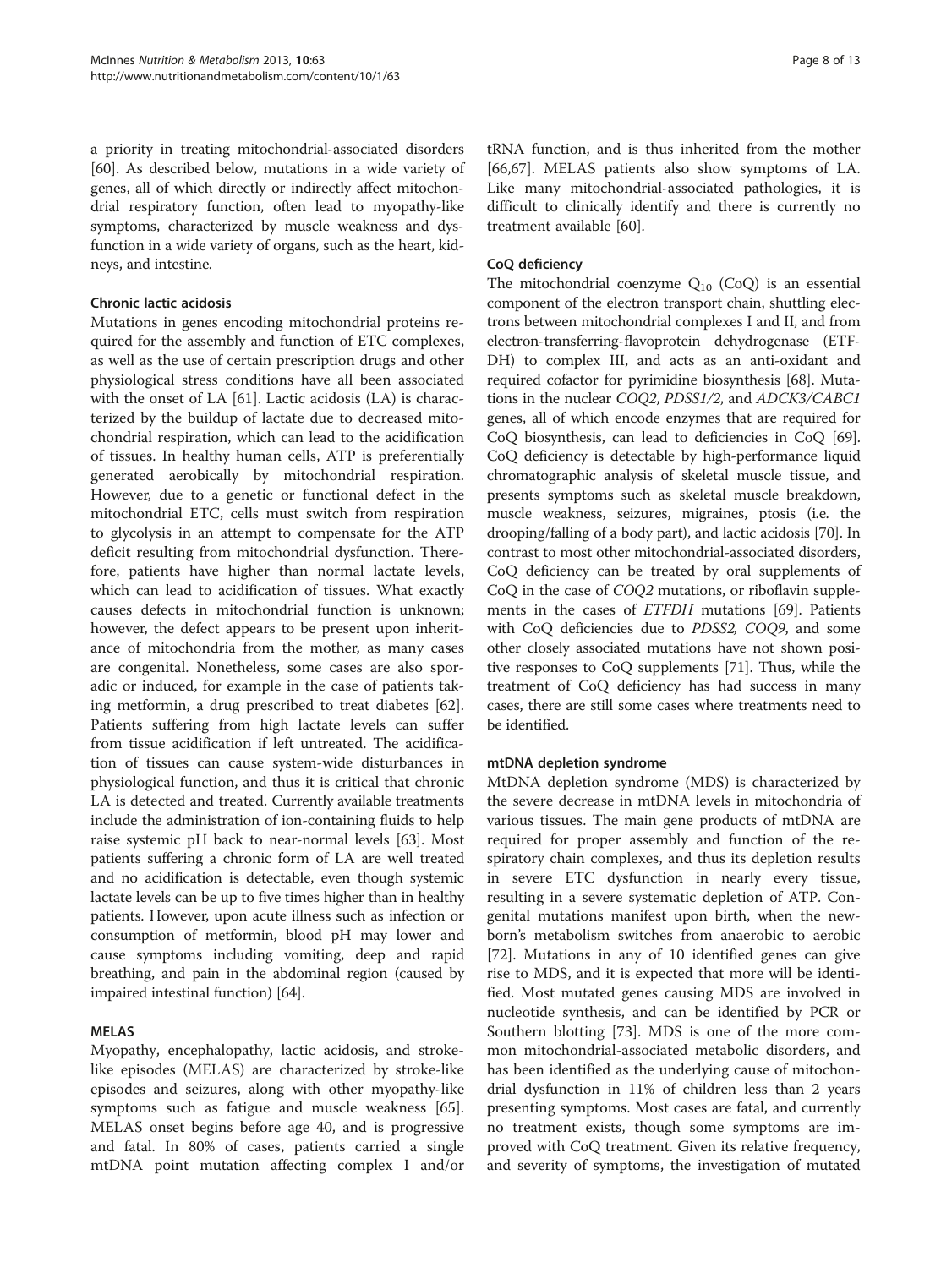genes giving rise to MDS, and possible treatments for it, is currently a popular field among researchers [\[74\]](#page-11-0).

#### MNGIE

Along with CoQ deficiency, MNGIE is a well-characterized mitochondrial-associated disease for which a clinical treatment has been identified. Mitochondrial neurogastrointestinal encephalomyopathy (MNGIE) is a rare mitochondrial disease, reported in about 100 cases, which arises in patients carrying a recessive mutation in the TYMP gene, causing a deficiency in thymidine phosphorylase [[75\]](#page-11-0). Like other mitochondrial disorders, MNGIE presents a wide range of symptoms in patients, including muscle weakness, ptosis, peripheral neuropathy, gastrointestinal dysfunction, leukoencephalopathy (i.e. defects in the white matter in the brain), cachexia (i.e. loss of weight, muscle atrophy, fatigue, etc.), and often results in mtDNA depletion [\[69](#page-11-0)]. The disease progresses rapidly, with an onset around age 19, and often leads to fatality, with an average lifetime of 37 years when left untreated [\[76](#page-11-0)].

Mutations in TYMP lead to a deficiency of thymidine phosphorylase. Thymidine phosphorylase is required for the assembly of nucleotides, namely the processing of thymidine and deoxyuridine into thymine and uracil, respectively. The thymidine phosphorylase deficiency resulting from MNGIE leads to the accumulation of thymidine and deoxyuridine, detectable by HPLC [[77](#page-11-0)]. It is believed that due to this accumulation, there is an imbalance in the nucleotide pool available in mitochondria for mtDNA replication and transcription, and this leads to mtDNA instability and degradation [[78](#page-12-0)]. Research in the treatment of this disease has focused on removing the excess pools of thymidine and deoxyuridine from the blood of MNGIE patients. Therapies such as hemodialysis [[79](#page-12-0)] and platelet administration [[80](#page-12-0)] have shown to be effective in reducing blood plasma levels of these two nucleosides, and the subsequent alleviation of symptoms. Most recently, it has been proposed that allogenic hematopoietic stem-cell transportation (AHSCT) would be most effective in treating MNGIE, with transplanted cells of a healthy genetic background responsible for restoring the proper dNTP pool balances. Treatment for MNGIE using AHSCT is currently in planning for clinical trials [\[69\]](#page-11-0).

## POLG mutations

As described earlier, given the critical metabolic functions of its gene products, mtDNA maintenance and replication is essential for proper mitochondrial function. It was originally thought that given the molecule's small size and high susceptibility to loss-of-function mutations, mutations in mtDNA would underlie most mitochondrial pathologies. However, pathology arising from POLG/POLG2 mutations is one example of a mitochondrial-associated disease caused by mutation of a nuclear gene. The replicative polymerase in mitochondria is the mtDNA polymerase γ, made of two subunits encoded by the POLG and POLG2 genes. In humans, POLG and POLG2 are located on nuclear chromosomes 15 and 17, respectfully. Mutations in POLG/POLG2 can be inherited or spontaneous, and other chemical modification or inhibition of the polymerase itself (e.g. induced by anti-HIV drugs) also leads to similar symptoms [\[81](#page-12-0)]. To date, around 200 disease-associated POLG/POLG2 mutations leading to ETC dysfunction have been reported and catalogued in a POLG mutation database (<http://tools.niehs.nih.gov/polg/>).

Mutations in POLG/POLG2 often lead to mtDNA depletion, with symptoms similar to MDS or MNGIE [\[82](#page-12-0)]. It is also documented that mutations affecting genes encoding other proteins necessary for replication (e.g. factors at the replication fork) also lead to mtDNA depletion [\[83](#page-12-0)]. It is estimated that 12.48 per 100,000 adults and children have or are at risk to have a develop mitochondrial disorder, and that 25% of those adults will be found to have *POLG* mutations [\[84\]](#page-12-0). Given that  $\sim$ 2% of the population carries harmful POLG mutations [\[85](#page-12-0)], and given the relatively high frequency and severity of this disease, future research into possible therapies is also receiving a great deal of attention [\[86\]](#page-12-0).

#### Mitochondrial dysfunction in type 2 diabetes

As of 2011, it is reported that 8.3% of the U.S. American population suffers from diabetes; some 90% of which have adult-onset type 2 diabetes [\(http://www.diabetes.org/](http://www.diabetes.org/)). The hallmark characteristic of type 2 diabetes is the elevated level of blood glucose, caused by insulin deficiency and insulin resistance [[87](#page-12-0)]. The biological role of insulin, secreted by pancreatic β-cells, is to stimulate glucose uptake from the blood into target cells that require carbohydrates for energy, including in the liver and skeletal muscles. Though this disease arises from a complex set of factors including genetic predisposition and lifestyle, mitochondrial dysfunction has been identified within various aspects in the pathogenesis of this disease. A variety of molecules have been associated with contributing to insulin resistance, when target cells no longer respond to insulin signals to take up glucose from the blood, resulting in high blood glucose and energy-deprived tissues. Among these, fatty acids stand as prominent inhibitors of glucose uptake [[88](#page-12-0)]. In skeletal muscle, increased levels of fatty acids in blood plasma result in increased intracellular acyl-CoA concentrations, activating an intracellular signal cascade ultimately ending with the suppression of insulin-dependent glucose transport [\[89](#page-12-0)]. It is believed that mitochondrial functional defects play a key role in the development of insulin resistance. First,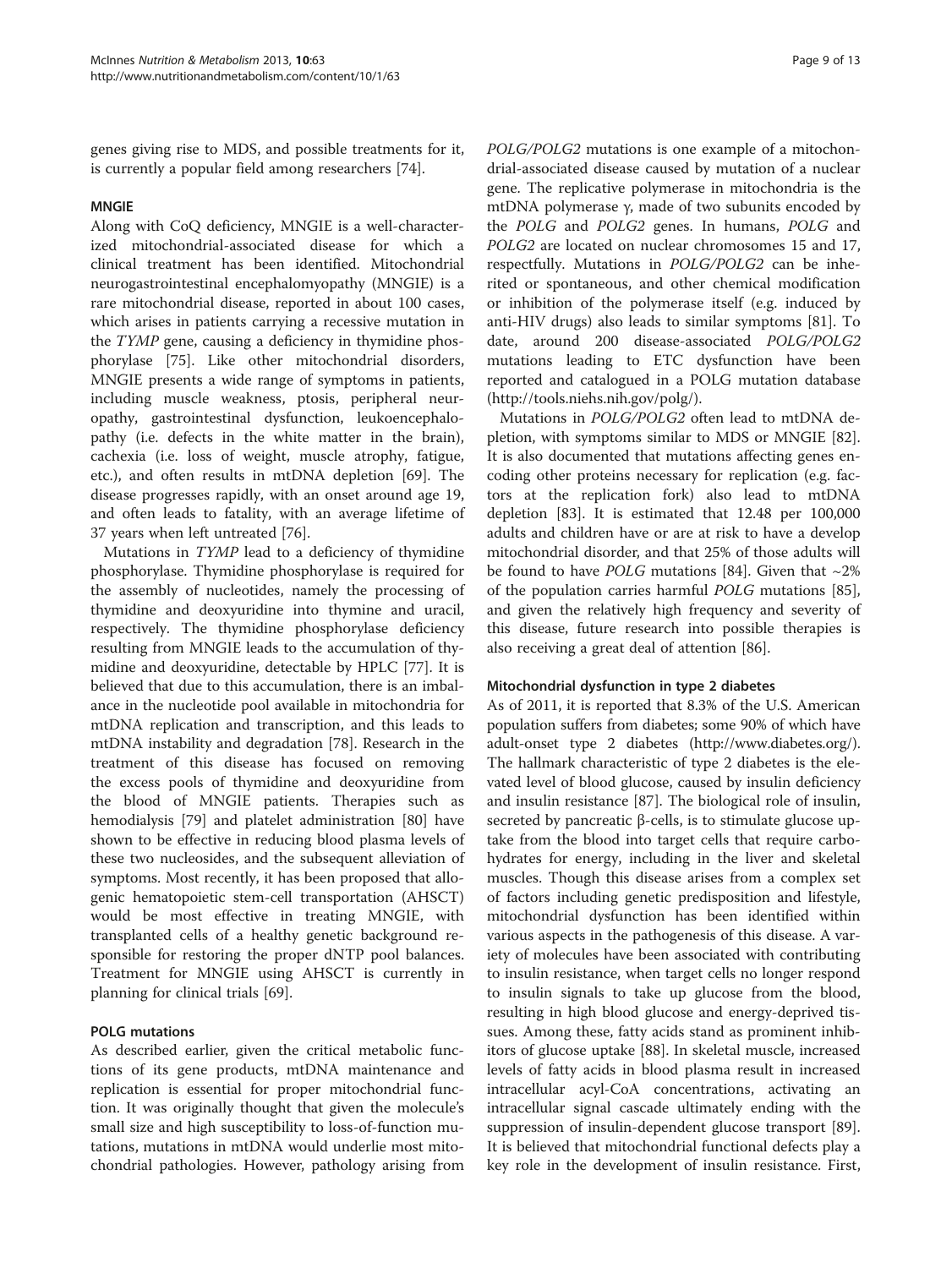it is likely that defects in mitochondrial β-oxidation result in increased fatty acid levels, contributing to fatty acid-induced insulin resistance [\[90\]](#page-12-0). The causes for defects in β-oxidation are thought to be spontaneous mtDNA mutations that accumulate upon ageing [\[91](#page-12-0)]. Additionally, it may be that such mutations impair the ATP-generating ability of mitochondria, which in turn leads to a deficit of ATP, which is required for the transport of glucose and insulin. One study found that mitochondria in skeletal muscle cells are smaller in number and size and exhibit reduced ETC activity in patients with type 2 diabetes, supporting the hypothesis of inherited mitochondrial defects in type 2 diabetes [\[92](#page-12-0)].

While impaired mitochondrial β-oxidation leading to insulin resistance is perhaps the most well supported example of mitochondrial involvement in type 2 diabetes, a variety of other hypotheses exist. For example, some studies support that pancreatic β-cell dysfunction (i.e. impaired insulin production) contributes more to pathogenesis than insulin resistance [\[93\]](#page-12-0). This is supported by a diabetes-associated mtDNA mutation in a gene encoding a tRNA, leading to reduced insulin secretion [\[94](#page-12-0)]. Additionally, mitochondria in type 2 diabetes are suspected to be involved in numerous aspects of disease pathogenesis as well as responsible for some downstream effects after onset [[95,96\]](#page-12-0). Importantly, at the core of mitochondrial involvement in type 2 diabetes, as well the majority of all mitochondrial-associated metabolic diseases, is defects in ETC activity or fatty acid oxidation. Therefore, ongoing research into therapies for other mitochondrial-associated diseases is also likely to have implications for treating certain aspects of type 2 diabetes, and vice versa.

#### Altered mitochondrial function in cancer

In addition to strictly metabolic disorders, mitochondrial activity is affected in cancer patients. Often, tumor progression is associated with increased mitochondrial respiration (due to rapidly growing cells) and therefore increased ROS production. With increased ROS production comes an increased risk of mtDNA mutation. MtDNA mutations are thus a hallmark of many cancer patients. A large portion of mutations occurs in the noncoding D-loop region of the mtDNA, which is responsible for the initiation of replication. It appears that mtDNA mutations may not only be consequences of tumorigenesis, but may aid in the process, evidenced by a high correlation between stage of progression and specific mtDNA mutations [[97](#page-12-0)].

Since the D-loop region is required for polymerase binding and regulation of initiation of replication, it is thought that these mutations frequently inhibit mtDNA replication [[97](#page-12-0)]. Indeed, it has been documented that low mtDNA copy number is a characteristic feature of numerous cancers including renal cell carcinoma [\[98](#page-12-0)], lung cancer [\[99,100](#page-12-0)], and breast cancer [[101\]](#page-12-0). The correlation between low mtDNA copy number and how that may benefit cancer cell survival remains to be elucidated. More recent research into mitochondria in cancer cells has identified other variations in mitochondrial function, such as the inhibition of mitochondrial calcium uptake to promote cancer cell survival [\[102\]](#page-12-0). Recently it was reported that mitochondrial miRNAs may also play a role in modulating mitochondrial function and energetic in cancer situations, in which miRNA regulation is altered [\[103,104\]](#page-12-0). Further research into mitochondrial variation in tumor progression will likely provide the clinical community with new biomarkers for following tumorigenesis as well as novel drug targets.

#### The role of mitochondrial dysfunction in heart failure

In a mechanism similar to mitochondrial dysfunction in cancer, mitochondrial dysfunction has also been implicated in heart failure [\[105\]](#page-12-0). The role of mitochondria in cardiac muscle is paramount due to its function as an organ of high-energy demand. Previously, studies on patients with chronic heart disease revealed decreased ETC complex activity, and identified a non-pathological point mutation in the mtDNA-encoded cytochrome b gene [\[106,107\]](#page-12-0). It is believed that a key event in the onset of heart failure is impaired blood flow both to and within the heart. Impaired heart flow leads to reduced oxygen availability at the ETC of cardiac mitochondria; since oxygen is the final electron acceptor in the ETC, a deficit of oxygen leads to the accumulation of electrons at ETC complexes. Accumulation of electrons at ETC complexes induces ROS production, which serves as a stress response to signal that oxygen availability is low [[108\]](#page-12-0). ROS production, however, leads to mtDNA damage and mutations. Accordingly, mtDNA mutations are frequently observed in heart failure, leading to impaired ETC activity, and in some cases mtDNA loss and loss of mitochondrial mass [[109](#page-12-0)].

Mitochondrial dysfunction caused by the accumulation of ROS is characteristic of heart failure and other mitochondrial diseases. As such, it has been proposed that mitochondrial dysfunction can be alleviated by administering patients antioxidant compounds, which act as ROS scavengers and thereby reduce their harmful effects and reduce the frequency of mtDNA mutations [[110](#page-12-0)]. Only one clinical trial with antioxidants has been carried out, with the goal of alleviating mitochondrial defects in Parkinson's disease [\[17,](#page-10-0)[110\]](#page-12-0). The trial was unsuccessful, largely due to the difficulty in targeting the compound to mitochondria. Nonetheless, recent studies in animals [[111\]](#page-12-0) and cell culture models [[112\]](#page-12-0) have successfully delivered antioxidant compounds or enzymes to mitochondria, and observed a decrease in ROS-associated defects. Thus, the use of antioxidants seems to be a promising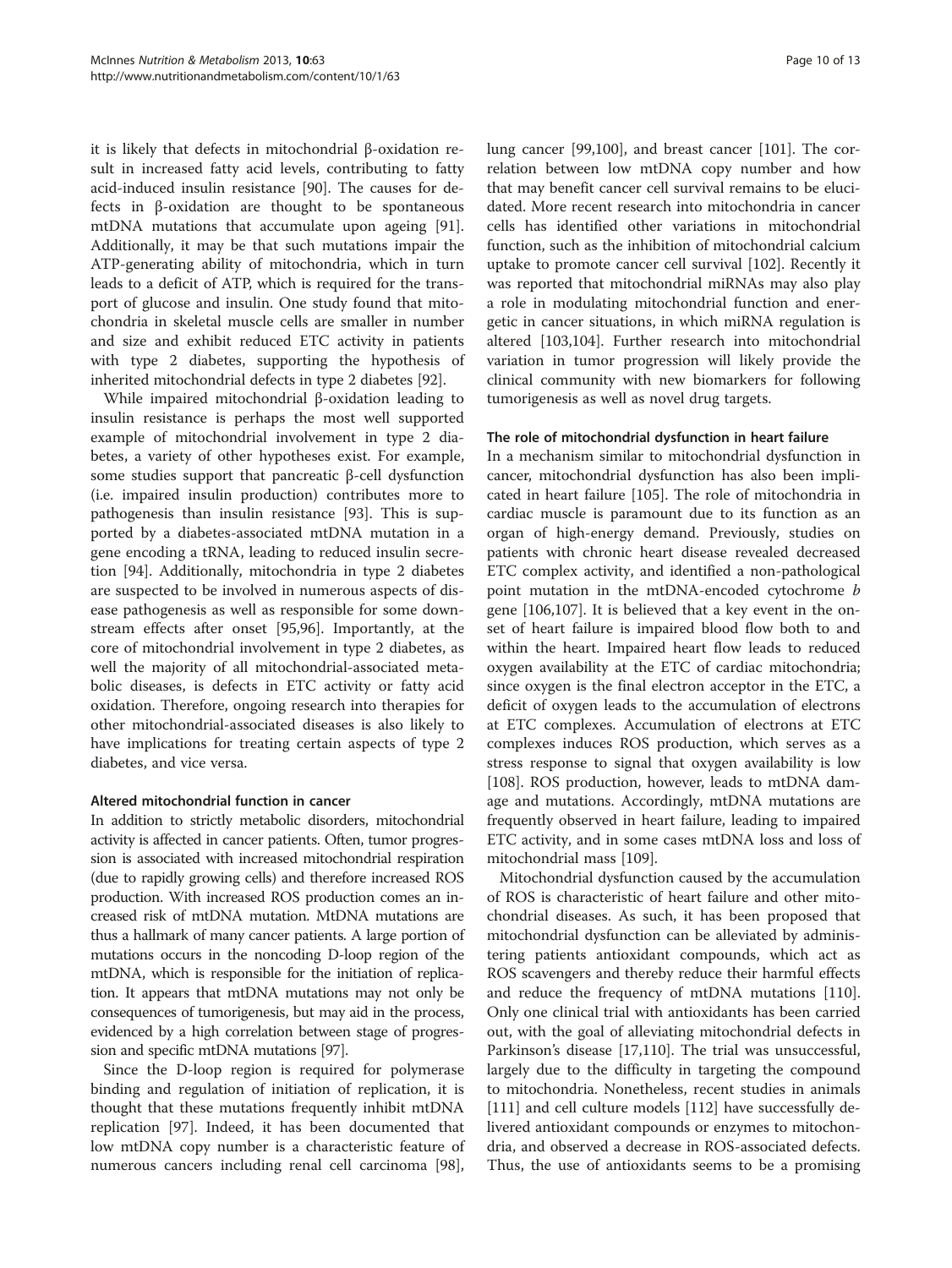<span id="page-10-0"></span>avenue for treating ROS-induced mitochondrial dysfunction, but with much work still ahead before human therapies will be available.

While the role of mitochondria in heart failure is more downstream than in other metabolic diseases discussed here, mitochondrial dysfunction comprises a key step in the final stages of heart failure. Therapies targeting mitochondrial biogenesis and oxidative stress to treat heart disease have made significant advances in comparison to other mitochondrial-associated diseases, with mitochondria standing as promising targets for treatment [[113](#page-12-0)].

#### Conclusion

By classical definition, the core function of the mitochondrion is to act as the metabolic hub of the cell. Indeed, as we have discussed here, when mitochondrial respiratory activity becomes impaired, symptoms are visible on a systemic level. However, recent research has found that mitochondria are involved in many other additional processes, which also have the ability to influence mitochondrial function and dynamics and therefore may give rise to disease. New treatments and therapies for mitochondrial-associated diseases are now under development; and while much work remains, the identification of new executors of metabolic disease has renewed attention in developing treatments for many of these disorders [\[114,115\]](#page-12-0). The next years of research into further understanding mitochondrial dynamics and non-canonical roles are sure to lead to new connections between defects in mitochondria and defects in other cellular processes, and provide new possibilities for developing therapies.

#### Competing interests

The author declares that he has no competing interests.

#### Acknowledgements

J.M. thanks Prof. Dr. Klaudia Brix in the department of Cell Biology at Jacobs University Bremen for her support and input on this manuscript.

#### Author details

<sup>1</sup>School of Engineering and Science, Research Center MOLIFE - Molecular Life Science, Jacobs University Bremen, Campus Ring 1, Research II, Room 120, Bremen D-28759, Germany. <sup>2</sup>VIB Center for Biology of Disease, Katholieke Universiteit Leuven, Leuven, Belgium. <sup>3</sup>Center for Human Genetics and Leuven Research Institute for Neurodegenerative Diseases (LIND), Katholieke Universiteit Leuven, Leuven, Belgium.

#### Received: 24 July 2013 Accepted: 8 October 2013 Published: 12 October 2013

#### References

- 1. Ghisla S, Thorpe C: Acyl-CoA dehydrogenases. A mechanistic overview. Eur J Biochem 2004, 271:494–508.
- Yang J, Staples O, Thomas LW, Briston T, Robson M, Poon E, Simões ML, El-Emir E, Buffa FM, Ahmed A, Annear NP, Shukla D, Pedley BR, Maxwell PH, Harris AL, Ashcroft M: Human CHCHD4 mitochondrial proteins regulate cellular oxygen consumption rate and metabolism and provide a critical role in hypoxia signaling and tumor progression. J Clin Invest 2012, 122:600–611.
- 3. Beavis AD: Upper and lower limits of the charge translocation stoichiometry of mitochondrial electron transport. J Biol Chem 1987, 262:6165–6173.
- Nakamoto RK, Baylis Scanlon JA, Al-Shawi MK: The rotary mechanism of the ATP synthase. Arch Biochem Biophys 2008, 476:43–50.
- 5. Watt IN, Montgomery MG, Runswick MJ, Leslie AGW, Walker JE: Bioenergetic cost of making an adenosine triphosphate molecule in animal mitochondria. Proc Natl Acad Sci USA 2010, 107:16823–16827.
- 6. Kerner J, Hoppel C: Fatty acid import into mitochondria. Biochim Biophys Acta 2000, 1486:1–17.
- 7. Wanders RJA, Ruiter JPN, IJLst L, Waterham HR, Houten SM: The enzymology of mitochondrial fatty acid beta-oxidation and its application to follow-up analysis of positive neonatal screening results. J Inherit Metab Dis 2010, 33:479–494.
- 8. Westermann B: Mitochondrial fusion and fission in cell life and death. Nat Rev Mol Cell Biol 2010, 11:872–884.
- 9. Chan DC: Fusion and fission: interlinked processes critical for mitochondrial health. Annu Rev Genet 2012, 46:265–287.
- 10. Chang C-R, Blackstone C: Dynamic regulation of mitochondrial fission through modification of the dynamin-related protein Drp1. Ann N Y Acad Sci 2010, 1201:34-39.
- 11. Yoon Y, Krueger EW, Oswald BJ, McNiven MA: The mitochondrial protein hFis1 regulates mitochondrial fission in mammalian cells through an interaction with the dynamin-like protein DLP1. Mol Cell Biol 2003, 23:5409–5420.
- 12. Otera H, Wang C, Cleland MM, Setoguchi K, Yokota S, Youle RJ, Mihara K: Mff is an essential factor for mitochondrial recruitment of Drp1 during mitochondrial fission in mammalian cells. J Cell Biol 2010, 191:1141–1158.
- 13. Friedman JR, Lackner LL, West M, DiBenedetto JR, Nunnari J, Voeltz GK: ER tubules mark sites of mitochondrial division. Science 2011, 334:358–362.
- 14. Delettre C, Lenaers G, Griffoin JM, Gigarel N, Lorenzo C, Belenguer P, Pelloquin L, Grosgeorge J, Turc-Carel C, Perret E, Astarie-Dequeker C, Lasquellec L, Arnaud B, Ducommun B, Kaplan J, Hamel CP: Nuclear gene OPA1, encoding a mitochondrial dynamin-related protein, is mutated in dominant optic atrophy. Nat Genet 2000, 26:207–210.
- 15. Youle RJ, van der Bliek AM: Mitochondrial fission, fusion, and stress. Science 2012, 337:1062-1065.
- 16. Youle RJ, Narendra DP: Mechanisms of mitophagy. Nat Rev Mol Cell Biol 2011, 12:9–14.
- 17. McInnes J: Insights on altered mitochondrial function and dynamics in the pathogenesis of neurodegeneration. Transl Neurodegener 2013, 2:12.
- 18. Schweers RL, Zhang J, Randall MS, Loyd MR, Li W, Dorsey FC, Kundu M, Opferman JT, Cleveland JL, Miller JL, Ney PA: NIX is required for programmed mitochondrial clearance during reticulocyte maturation. Proc Natl Acad Sci USA 2007, 104:19500–19505.
- 19. Zhang J, Ney PA: NIX induces mitochondrial autophagy in reticulocytes. Autophagy 2008, 4:354-356.
- 20. Nunnari J. Suomalainen A: Mitochondria: in sickness and in health. Cell 2012, 148:1145–1159.
- 21. Gilkerson RW, De Vries RLA, Lebot P, Wikstrom JD, Torgyekes E, Shirihai OS, Przedborski S, Schon EA: Mitochondrial autophagy in cells with mtDNA mutations results from synergistic loss of transmembrane potential and mTORC1 inhibition. Hum Mol Genet 2012, 21:978–990.
- 22. Ding W-X, Yin X-M: Mitophagy: mechanisms, pathophysiological roles, and analysis. Biol Chem 2012, 393:547–564.
- 23. Ricchetti M, Fairhead C, Dujon B: Mitochondrial DNA repairs double-strand breaks in yeast chromosomes. Nature 1999, 402:96–100.
- 24. Wallace DC: Mitochondrial DNA sequence variation in human evolution and disease. Proc Natl Acad Sci USA 1994, 91:8739–8746.
- 25. Lightowlers RN, Chinnery PF, Turnbull DM, Howell N: Mammalian mitochondrial genetics: heredity, heteroplasmy and disease. Trends Genet 1997, 13:450–455.
- 26. Holt IJ: Zen and the art of mitochondrial DNA maintenance. Trends Genet 2010, 26:103–109.
- 27. Kazak L, Reyes A, Holt IJ: Minimizing the damage: repair pathways keep mitochondrial DNA intact. Nat Rev Mol Cell Biol 2012, 13:659–671.
- 28. Larsen NB, Rasmussen M, Rasmussen LJ: Nuclear and mitochondrial DNA repair: similar pathways? Mitochondrion 2005, 5:89–108.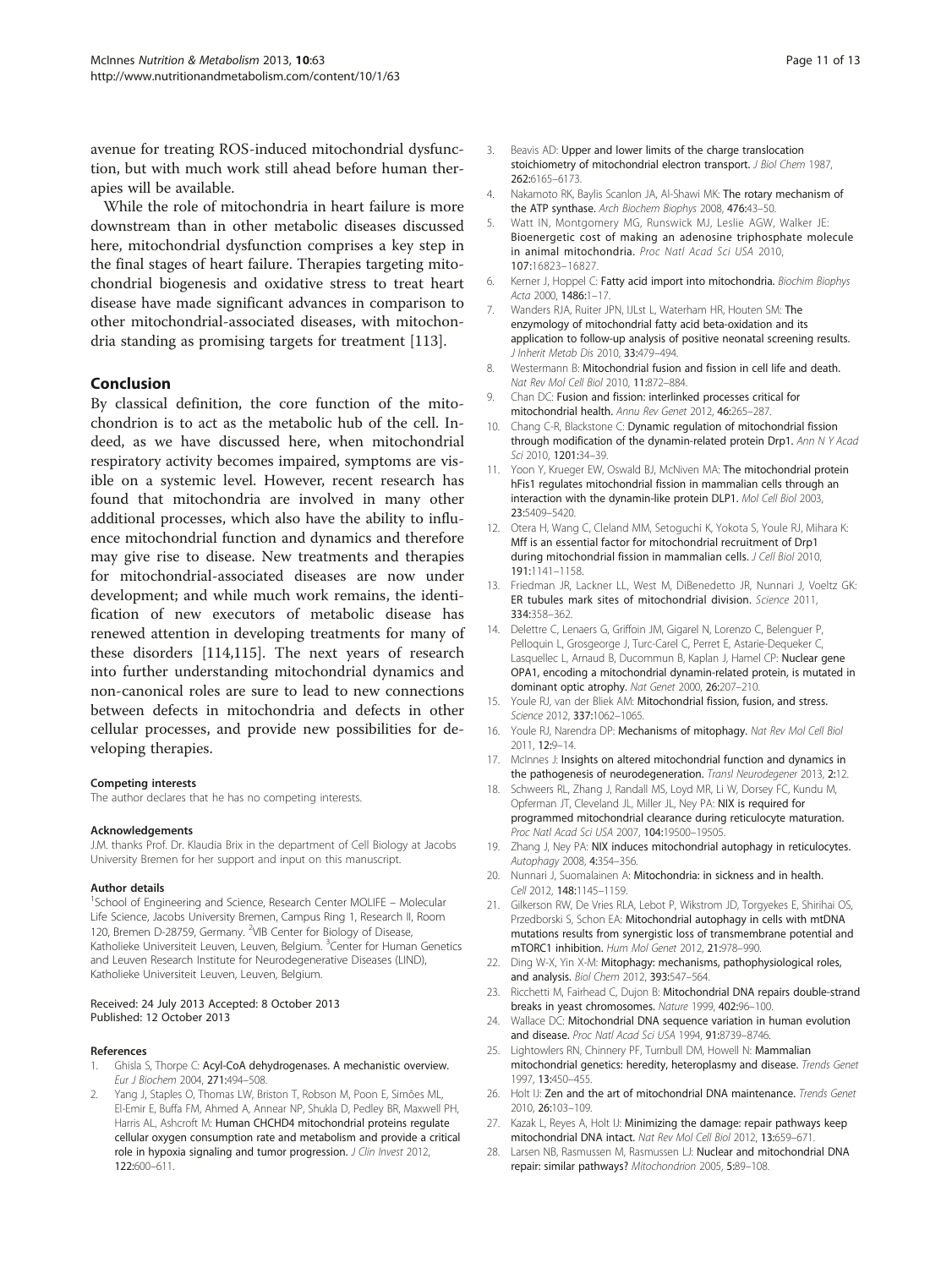- <span id="page-11-0"></span>29. Szczesny B, Tann AW, Longley MJ, Copeland WC, Mitra S: Long patch base excision repair in mammalian mitochondrial genomes. *J Biol Chem 2008*, 283:26349–26356.
- 30. Kamenisch Y, Fousteri M, Knoch J, von A-K T, Fehrenbacher B, Kato H, Becker T, Dollé MET, Kuiper R, Majora M, Schaller M, van der Horst GTJ, van Steeg H, Röcken M, Rapaport D, Krutmann J, Mullenders LH, Berneburg M: Proteins of nucleotide and base excision repair pathways interact in mitochondria to protect from loss of subcutaneous fat, a hallmark of aging. J Exp Med 2010, 207:379-390.
- 31. Das BB, Dexheimer TS, Maddali K, Pommier Y: Role of tyrosyl-DNA phosphodiesterase (TDP1) in mitochondria. Proc Natl Acad Sci USA 2010, 107:19790–19795.
- 32. Thyagarajan B, Padua RA, Campbell C: Mammalian mitochondria possess homologous DNA recombination activity. J Biol Chem 1996, 271:27536–27543.
- 33. Bacman SR, Williams SL, Moraes CT: Intra- and inter-molecular recombination of mitochondrial DNA after in vivo induction of multiple double-strand breaks. Nucleic Acids Res 2009, 37:4218–4226.
- 34. Pavlov YI, Mian IM, Kunkel TA: Evidence for preferential mismatch repair of lagging strand DNA replication errors in yeast. Curr Biol 2003, 13:744–748.
- 35. Tann AW, Boldogh I, Meiss G, Qian W, Van Houten B, Mitra S, Szczesny B: Apoptosis induced by persistent single-strand breaks in mitochondrial genome: critical role of EXOG (5′-EXO/endonuclease) in their repair. J Biol Chem 2011, 286:31975–31983.
- 36. Johnson DT, Harris RA, French S, Blair PV, You J, Bemis KG, Wang M, Balaban RS: Tissue heterogeneity of the mammalian mitochondrial proteome. Am J Physiol Cell Physiol 2007, 292:C689–C697.
- 37. Arco AD, Satrústegui J: New mitochondrial carriers: an overview. Cell Mol Life Sci 2005, 62:2204–2227.
- 38. Covian R, Balaban RS: Cardiac mitochondrial matrix and respiratory complex protein phosphorylation. Am J Physiol Heart Circ Physiol 2012, 303:H940–H966.
- 39. Pizzo P, Drago I, Filadi R, Pozzan T: Mitochondrial Ca<sup>2+</sup> homeostasis: mechanism, role, and tissue specificities. Pflugers Arch 2012, 464:3-17.
- 40. Swayne TC, Zhou C, Boldogh IR, Charalel JK, McFaline-Figueroa JR, Thoms S, Yang C, Leung G, McInnes J, Erdmann R, Pon LA: Role for cER and Mmr1p in anchorage of mitochondria at sites of polarized surface growth in budding yeast. Curr Biol 2011, 21:1994–1999.
- 41. Rowland AA, Voeltz GK: Endoplasmic reticulum-mitochondria contacts: function of the junction. Nat Rev Mol Cell Biol 2012, 13:607-625.
- 42. Osman C, Voelker DR, Langer T: Making heads or tails of phospholipids in mitochondria. J Cell Biol 2011, 192:7–16.
- 43. van Meer G, Voelker DR, Feigenson GW: Membrane lipids: where they are and how they behave. Nat Rev Mol Cell Biol 2008, 9:112–124.
- 44. de Brito OM, Scorrano L: Mitofusin 2 tethers endoplasmic reticulum to mitochondria. Nature 2008, 456:605–610.
- 45. Rizzuto R, Pinton P, Carrington W, Fay FS, Fogarty KE, Lifshitz LM, Tuft RA, Pozzan T: Close contacts with the endoplasmic reticulum as determinants of mitochondrial Ca2+ responses. Science 1998, 280:1763–1766.
- 46. Berridge MJ: The endoplasmic reticulum: a multifunctional signaling organelle. Cell Calcium 2002, 32:235–249.
- 47. Rizzuto R, De Stefani D, Raffaello A, Mammucari C: Mitochondria as sensors and regulators of calcium signalling. Nat Rev Mol Cell Biol 2012, 13:566-578.
- 48. Bakowski D, Nelson C, Parekh AB: Endoplasmic reticulum-mitochondria coupling: local  $Ca^{2+}$  signalling with functional consequences. Pflugers Arch 2012, 464:27–32.
- 49. Breckenridge DG, Stojanovic M, Marcellus RC, Shore GC: Caspase cleavage product of BAP31 induces mitochondrial fission through endoplasmic reticulum calcium signals, enhancing cytochrome c release to the cytosol. J Cell Biol 2003, 160:1115–1127.
- 50. Lebiedzinska M, Szabadkai G, Jones AWE, Duszynski J, Wieckowski MR: Interactions between the endoplasmic reticulum, mitochondria, plasma membrane and other subcellular organelles. Int J Biochem Cell Biol 2009, 41:1805–1816.
- 51. Kang H-C, Lee Y-M, Kim HD, Lee JS, Slama A: Safe and effective use of the ketogenic diet in children with epilepsy and mitochondrial respiratory chain complex defects. Epilepsia 2007, 48:82–88.
- 52. Santra S, Gilkerson RW, Davidson M, Schon EA: Ketogenic treatment reduces deleted mitochondrial DNAs in cultured human cells. Ann Neurol 2004, 56:662–669.
- 53. Ahola-Erkkilä S, Carroll CJ, Peltola-Mjösund K, Tulkki V, Mattila I, Seppänen-Laakso T, Oresic M, Tyynismaa H, Suomalainen A: Ketogenic diet slows down mitochondrial myopathy progression in mice. Hum Mol Genet 2010, 19:1974–1984.
- 54. Pichaud N, Messmer M, Correa CC, Ballard JWO: Diet influences the intake target and mitochondrial functions of Drosophila melanogaster males. Mitochondrion 2013. in press.
- 55. Finsterer J, Zarrouk Mahjoub S: Epilepsy in mitochondrial disorders. Seizure 2012, 21:316-321.
- 56. Taivassalo T, Fu K, Johns T, Arnold D, Karpati G, Shoubridge EA: Gene shifting: a novel therapy for mitochondrial myopathy. Hum Mol Genet 1999, 8:1047–1052.
- 57. Chomyn A: The myoclonic epilepsy and ragged-red fiber mutation provides new insights into human mitochondrial function and genetics. Am J Hum Genet 1998, 62:745-751.
- 58. Chinnery PF, Johnson MA, Wardell TM, Singh-Kler R, Hayes C, Brown DT, Taylor RW, Bindoff LA, Turnbull DM: The epidemiology of pathogenic mitochondrial DNA mutations. Ann Neurol 2000, 48:188–193.
- 59. Cree LM, Samuels DC, de Sousa Lopes SC, Rajasimha HK, Wonnapinij P, Mann JR, Dahl H-HM, Chinnery PF: A reduction of mitochondrial DNA molecules during embryogenesis explains the rapid segregation of genotypes. Nat Genet 2008, 40:249–254.
- 60. Pfeffer G, Chinnery PF: Diagnosis and treatment of mitochondrial myopathies. Ann Med 2013, 45:4–16.
- 61. Kraut JA, Madias NE: Metabolic acidosis: pathophysiology, diagnosis and management. Nat Publ Group 2010, 6:274-285.
- 62. Renda F, Mura P, Finco G, Ferrazin F, Pani L, Landoni G: Metforminassociated lactic acidosis requiring hospitalization. A national 10 year survey and a systematic literature review. Eur Rev Med Pharmacol Sci 2013, 17(Suppl 1):45–49.
- 63. Forsythe SM, Schmidt GA: Sodium bicarbonate for the treatment of lactic acidosis. Chest 2000, 117:260–267.
- 64. Luft FC: Lactic acidosis update for critical care clinicians. J Am Soc Nephrol 2001, 12(Suppl 17):S15–S19.
- 65. Pavlakis SG, Phillips PC, DiMauro S, De Vivo DC, Rowland LP: Mitochondrial myopathy, encephalopathy, lactic acidosis, and strokelike episodes: a distinctive clinical syndrome. Ann Neurol 1984, 16:481–488.
- 66. Kirby DM, McFarland R, Ohtake A, Dunning C, Ryan MT, Wilson C, Ketteridge D, Turnbull DM, Thorburn DR, Taylor RW: Mutations of the mitochondrial ND1 gene as a cause of MELAS. J Med Genet 2004, 41:784–789.
- 67. Taylor RW, Turnbull DM: Mitochondrial DNA mutations in human disease. Nat Rev Genet 2005, 6:389–402.
- 68. Turunen M, Olsson J, Dallner G: Metabolism and function of coenzyme Q. Biochim Biophys Acta 2004, 1660:171–199.
- Hirano M, Garone C, Quinzii CM: CoQ(10) deficiencies and MNGIE: two treatable mitochondrial disorders. Biochim Biophys Acta 1820, 2012:625–631.
- 70. Rahman S, Clarke CF, Hirano M: 176th ENMC International Workshop: diagnosis and treatment of coenzyme  $Q_{10}$  deficiency. In , Neuromuscul Disord, Volume 22; 2012:76–86.
- 71. Quinzii CM, Hirano M: Primary and secondary CoQ(10) deficiencies in humans. Biofactors 2011, 37:361–365.
- 72. Deodato F, Lucioli S, Rizzo C, Meschini MC, Santorelli FM, Bertini E, Dionisi-Vici C, Carrozzo R: Mitochondrial DNA depletion syndromes: an update. Paediatri Child Health 2009, 19:S32–S37.
- 73. Poulton J, Hirano M, Spinazzola A, Arenas Hernandez M, Jardel C, Lombès A, Czermin B, Horvath R, Taanman JW, Rotig A, Zeviani M, Fratter C: Collated mutations in mitochondrial DNA (mtDNA) depletion syndrome (excluding the mitochondrial gamma polymerase, POLG1). Biochim Biophys Acta 2009, 1792:1109–1112.
- 74. Suomalainen A, Isohanni P: Mitochondrial DNA depletion syndromes– many genes, common mechanisms. Neuromuscul Disord 2010, 20:429–437.
- 75. Nishino I, Spinazzola A, Hirano M: Thymidine phosphorylase gene mutations in MNGIE, a human mitochondrial disorder. Science 1999, 283:689–692.
- 76. Garone C, Tadesse S, Hirano M: Clinical and genetic spectrum of mitochondrial neurogastrointestinal encephalomyopathy. Brain 2011, 134:3326–3332.
- 77. Martí R, Spinazzola A, Tadesse S, Nishino I, Nishigaki Y, Hirano M: Definitive diagnosis of mitochondrial neurogastrointestinal encephalomyopathy by biochemical assays. Clin Chem 2004, 50:120–124.